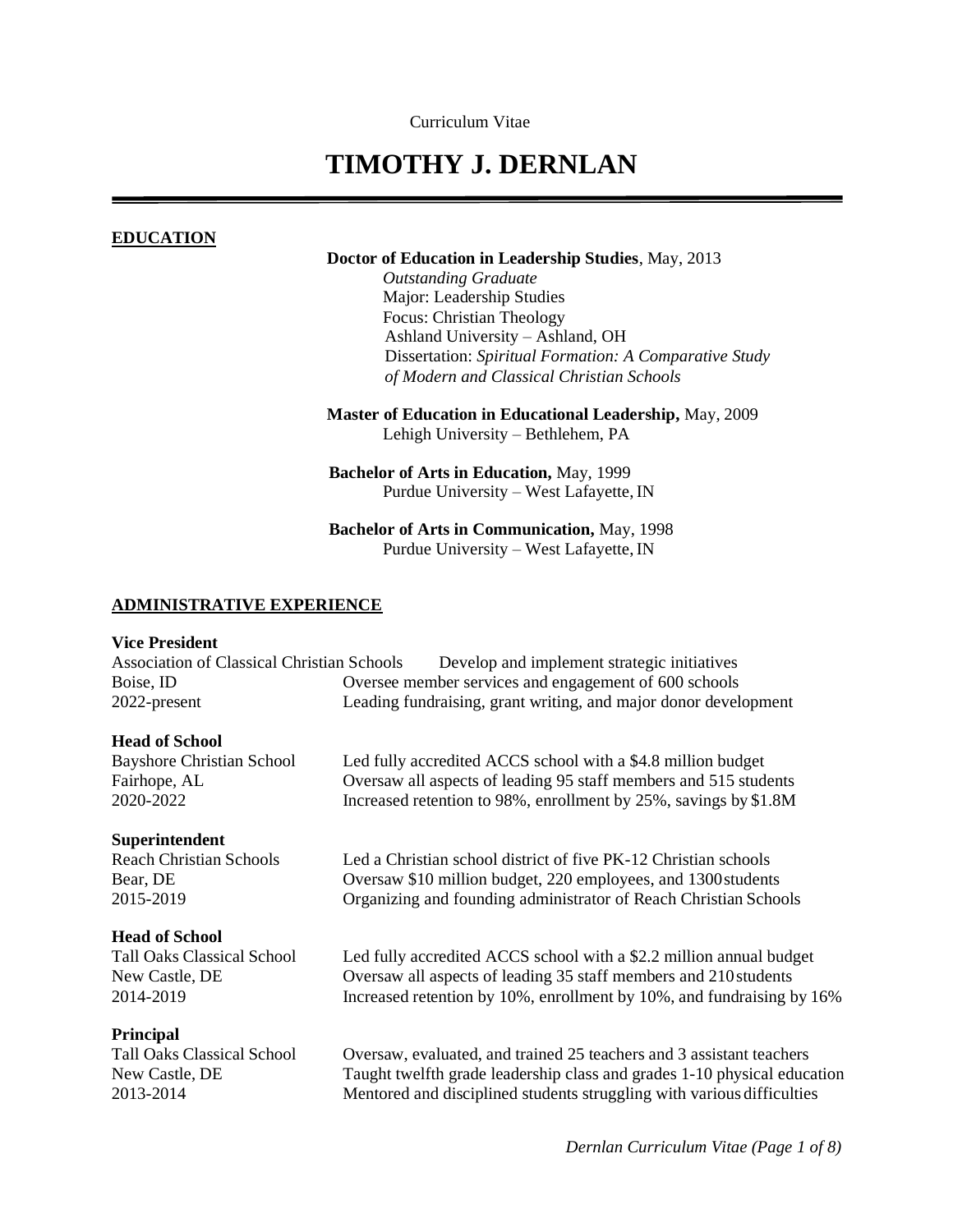# **Head Wrestling Coach** Ashland University Managed annual budget of \$400,000, 50 athletes, and several staff Ashland, OH Fundraised an average of \$40,000 annually for special wrestling projects 2008-2013 Oversaw budgets, scholarships, travel, compliance, recruiting,scheduling **Head Assistant Wrestling Coach** Lehigh University Coordinated all recruiting efforts of prospective student-athletes Bethlehem, PA Co-Directed summer wrestling camps of over 950 campers 2006-2008 Assisted in management of annual budget and travelschedule **Assistant Wrestling Coach** Penn State University Developed and implemented new individual and team system of training State College, PA Oversaw the academic progress of the student-athletes 2003-2006 Administrated youth clubs, camps, tournaments, and alumni golf outings

### **International Wrestling Club Coach**

| <b>Ohio State University</b> | Organized Ohio High School Wrestling Coaches Clinic for 600 coaches     |
|------------------------------|-------------------------------------------------------------------------|
| Columbus, OH                 | Coordinated all training sessions for Ohio International Wrestling Club |
| 1999-2000                    | Developed alumni relations and communications campaign                  |

### **Graduate Assistant Wrestling Coach**

| <b>Purdue University</b> | Coordinated the set-up of home wrestling events                   |
|--------------------------|-------------------------------------------------------------------|
| West Lafayette, IN       | Developed marketing strategies for the promotion of home events   |
| 1998-1999                | Monitored the study table hours and academics of student-athletes |

#### **Owner / CEO**

Victory Wrestling Camps Managed annual operating budget of over \$100,000 per summer Various Locations, OH Coordinated and directed 14 camps at 12 locations for 600 campers 1998-2006 Hired, trained, and paid 30 staff members each summer

## **OTHER EXPERIENCES**

#### **Upper School Principal**

**Interim Head of School**

## **Interim Principal**

Bayshore Christian School Oversaw, evaluated, and trained 20 teachers and 3 office staff Fairhope, AL Future facility building committee and fundraising team member Fall, 2019 Mentored and disciplined students struggling with various difficulties

Tri-State Christian Academy Led this school of 330 students during a time of administrative transition Elkton, MD Developed and implemented classical scope and sequence for grades1-12 Spring, 2018 Hired, trained, and mentored new school administrator

Journey Christian Academy Led small start-up special needs school during administrative change Newark, DE Counseled parents, hired staff, developed operational procedures Winter, 2017 **Hired new administrator, built a budget, and trained new staff** 

#### **Interim Director of Development**

Tall Oaks Classical School Wrote and awarded \$100,000 grant from the Longwood Foundation New Castle, DE Raised \$42,000 in end of year Day of Giving Campaign Spring, 2016 Developed new literature and annual calendar for development office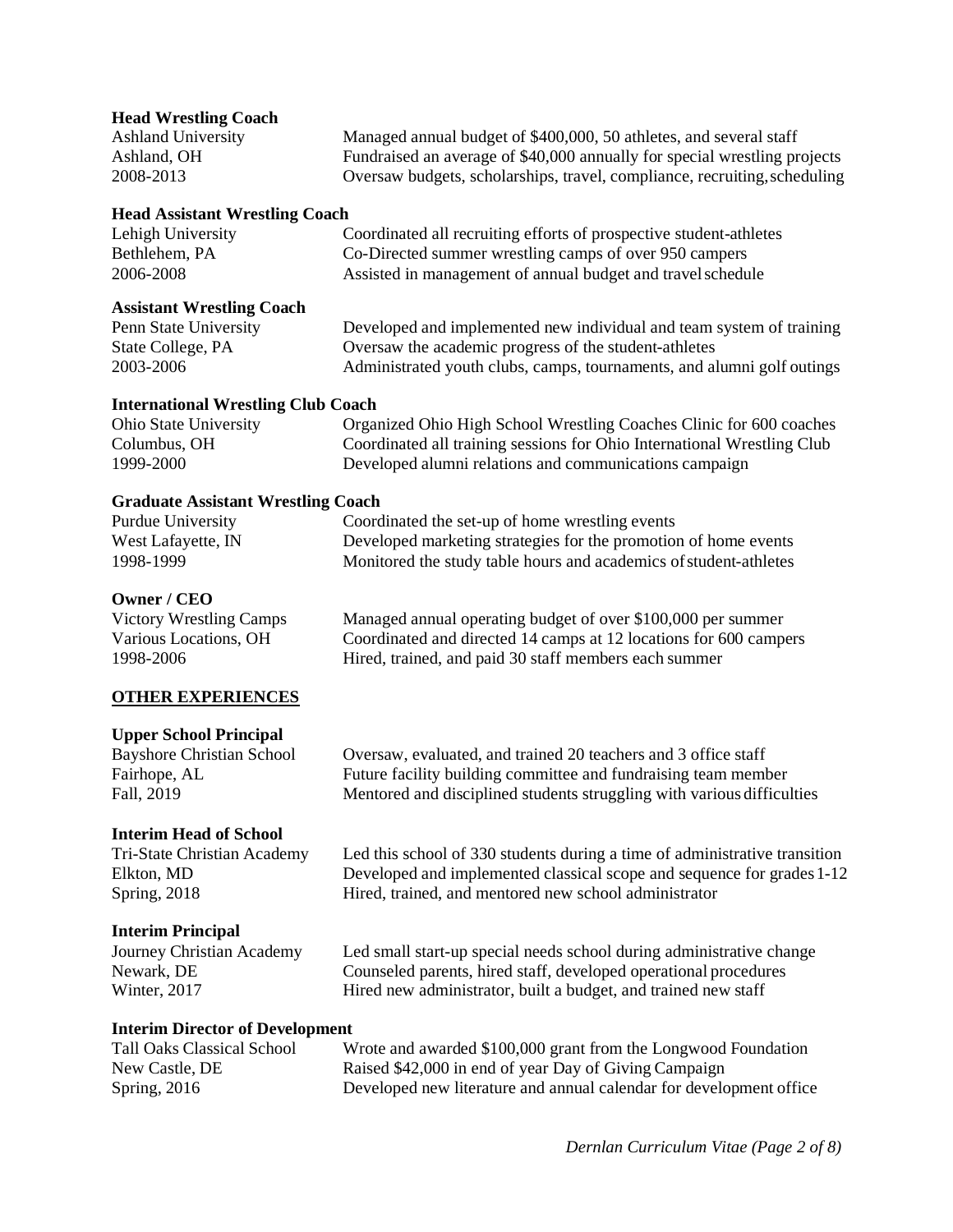#### **Resident Athlete**

U.S. Olympic Training Center Trained as a fully funded athlete to make the United States Olympic Team Colorado Springs, CO<br>
Represented the United States at wrestling competitions around the world<br>
2001-2003<br>
Delivered speeches, presentations, and mentoring to local K-12 students Delivered speeches, presentations, and mentoring to local K-12 students

#### **TEACHING EXPERIENCE**

#### **Tall Oaks Classical School**

| New Castle, DE                             |                                           |               |
|--------------------------------------------|-------------------------------------------|---------------|
| 2019, Spring                               | Leadership Survey                         | Grade 11      |
| 2016-2017                                  | Leadership Survey                         | Grades 11-12  |
| 2015-2016                                  | <b>Systematic Theology</b>                | Grade 10      |
| 2015-2016                                  | Leadership Survey                         | Grade 12      |
| 2015, Spring                               | <b>Personal Finance</b>                   | Grade 12      |
| 2014, Fall                                 | Leadership Survey                         | Grade 12      |
| 2013, Fall                                 | Leadership Survey                         | Grade 12      |
| 2013, Fall                                 | Physical Education                        | Grades 1-10   |
| <b>Red Lion Christian Academy</b>          |                                           |               |
| Bear, DE                                   |                                           |               |
| 2017-2018                                  | The Gospel of Matthew (ACSI CEU)          | Faculty       |
| <b>Veritas Classical Christian Academy</b> |                                           |               |
| Ashland, OH                                |                                           |               |
| 2012-2013                                  | Rhetoric and Logic                        | Grade 9       |
| <b>Ashland University</b>                  |                                           |               |
| Ashland, OH                                |                                           |               |
| 2012, Fall                                 | Human Communication (Section I)           | Undergraduate |
| 2012, Fall                                 | Human Communication (Section H)           | Undergraduate |
| 2012, Spring                               | <b>Fundamentals of Coaching Wrestling</b> | Undergraduate |
| 2009, Spring                               | <b>Fundamentals of Coaching Wrestling</b> | Undergraduate |
| <b>Emerson Edison Charter School</b>       |                                           |               |
| Colorado Springs, CO                       |                                           |               |
| 2002-2003                                  | Mathematics - Title One                   | Grades 6-8    |
| <b>Wayne High School</b>                   |                                           |               |
| Huber Heights, OH                          |                                           |               |
| 2000-2001                                  | <b>Introduction to Acting</b>             | Grades 9-12   |

# **GUEST LECTURES**

#### **Ashland University** Ashland, OH

| 2012, Fall      | <b>Sport Ethics</b>             | Undergraduate |
|-----------------|---------------------------------|---------------|
| 2012, Summer    | Leadership Intensive            | Doctoral      |
| $2012$ , Spring | <b>Sport Management</b>         | Undergraduate |
| 2011, Fall      | <b>Sport Ethics</b>             | Undergraduate |
| $2011$ , Spring | <b>Sport Management</b>         | Undergraduate |
| 2010, Fall      | <b>Sport Ethics</b>             | Undergraduate |
| $2010$ , Spring | <b>Fundamentals of Coaching</b> | Undergraduate |
|                 |                                 |               |

2000-2001 History of Theater Grades 9-12

*Dernlan Curriculum Vitae (Page 3 of 8)*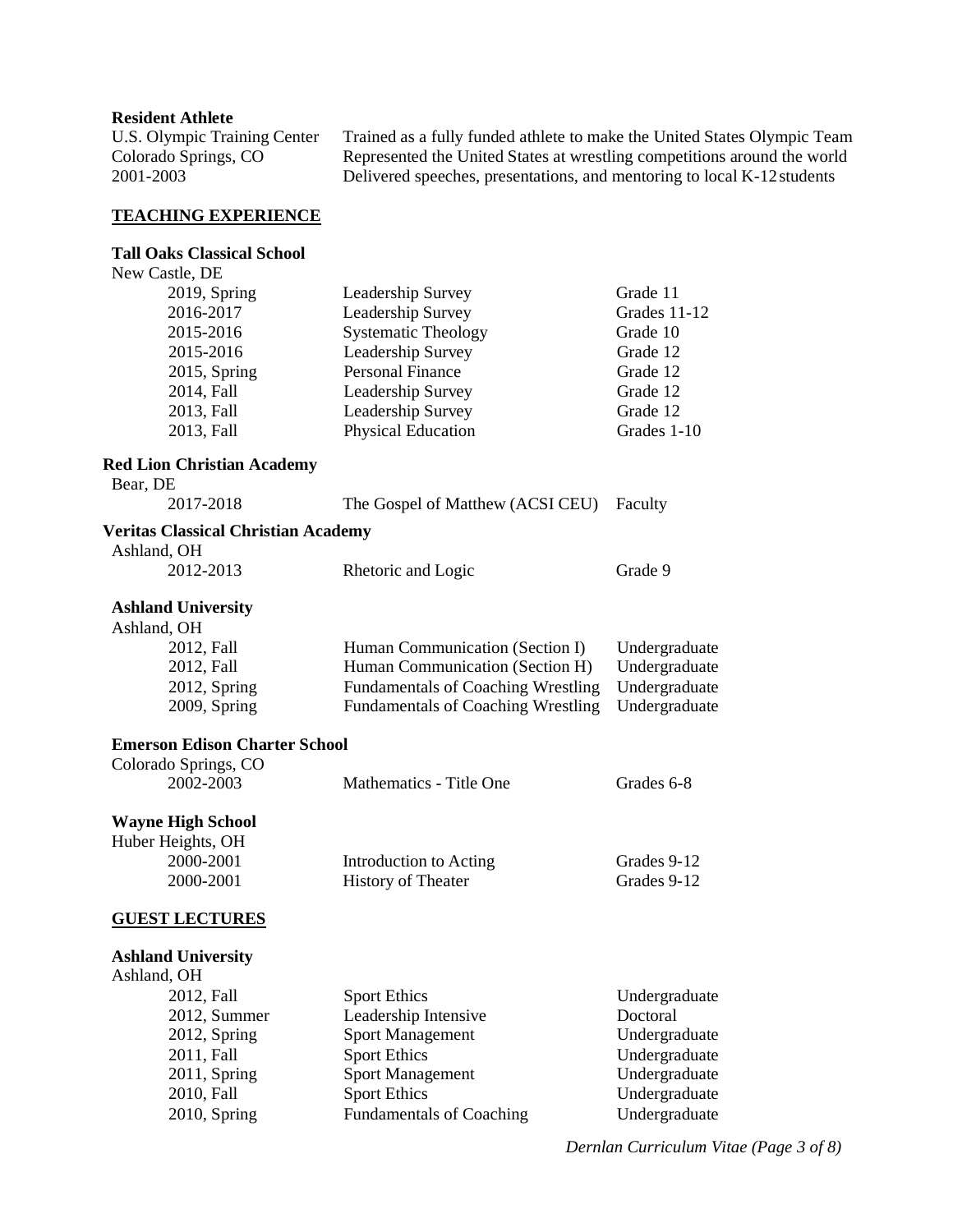2010, Spring Sport Management Undergraduate

# **GRANT WRITING**

| 2021, Winter | Awarded \$250,000 for student financial aid from BCS Foundation     |
|--------------|---------------------------------------------------------------------|
| 2020, Winter | Awarded \$250,000 for student financial aid from BCS Foundation     |
| 2018, Winter | Awarded \$28,000 for school technology from Crystal Trust           |
| 2018, Spring | Awarded \$5,000 for school technology from The Calkins Foundation   |
| 2017, Spring | Awarded \$50,000 for school technology from Crystal Trust           |
| 2016, Spring | Awarded \$100,000 for facility renovations from Longwood Foundation |
| 2014, Winter | Awarded \$28,000 for school technology from Crystal Trust           |
| 2014, Fall   | Awarded \$20,000 for NILD from Chichester duPont Lydia Fund         |

# **BOARDS & COMMITTEES**

| 2021-2022       | Association of Classical Christian Schools, Board Member                                                                                                                                                                                                         |
|-----------------|------------------------------------------------------------------------------------------------------------------------------------------------------------------------------------------------------------------------------------------------------------------|
| 2021-2022       | Association of Classical Christian Schools, Finance and Investment Committee                                                                                                                                                                                     |
| 2021, Summer    | Association of Classical Christian Schools, Interim Board Secretary                                                                                                                                                                                              |
| 2019-2022       | Bayshore Christian School, Ex-Officio Board Member                                                                                                                                                                                                               |
| 2019-2022       | Bayshore Christian School Foundation, Ex-Officio Board Member                                                                                                                                                                                                    |
| $2017$ -present | Association of Classical and Christian Schools Accreditation Chairman<br><i>Regents Academy</i> , Nacogdoches, TX<br>Westminster Academy, Memphis, TN<br>Regents Preparatory School of Oklahoma, Tulsa, OK<br>Bayshore Christian School, Fairhope, AL            |
| 2014-present    | Association of Classical and Christian Schools Accreditation Team Member<br>Regents School of Austin, Austin, TX<br>Grace Academy, Georgetown, TX<br>Bayshore Christian School, Fairhope, AL<br>Cary Christian School, Cary, NC<br>Grace Academy, Georgetown, TX |
| 2014-2019       | Tall Oaks Classical and Reach Christian Schools, Ex Officio Board Member                                                                                                                                                                                         |
| 2012-2013       | Ashland University Strategic Planning for Retention Committee Member                                                                                                                                                                                             |
| 2012-2013       | NWCA National Duals Selection Criteria Committee Member                                                                                                                                                                                                          |
| 2012-2013       | NCAA DII Wrestling Ranking Coaches Poll Committee Member                                                                                                                                                                                                         |
| 2012-2013       | NCAA Super Regional Two Host Institution Head Coach                                                                                                                                                                                                              |

# **CONSULTING**

| 2022, Spring    | Heritage Christian Academy in Lexington, SC                |
|-----------------|------------------------------------------------------------|
|                 | Head of School Search – Board Chair                        |
| $2021$ , Spring | Providence Christian Academy in Dyer, IN                   |
|                 | Strategic Planning - Head of School and Board Chair        |
| 2018, Winter    | The Ambrose School in Boise, ID                            |
|                 | Socratic Learning – Upper School Staff and Faculty         |
| 2018, Sping     | Providence Classical School in Williamsburg, VA            |
|                 | Strategic Planning – Head of School and Board of Directors |
| 2017, Sping     | Providence Classical School in Williamsburg, VA            |
|                 | Strategic Planning – Head of School and Board of Directors |
| 2016, Fall      | Phil-Mont Christian Academy in Erdenheim, PA               |
|                 | Dernlan Curriculum Vitae (Page 4 of 8)                     |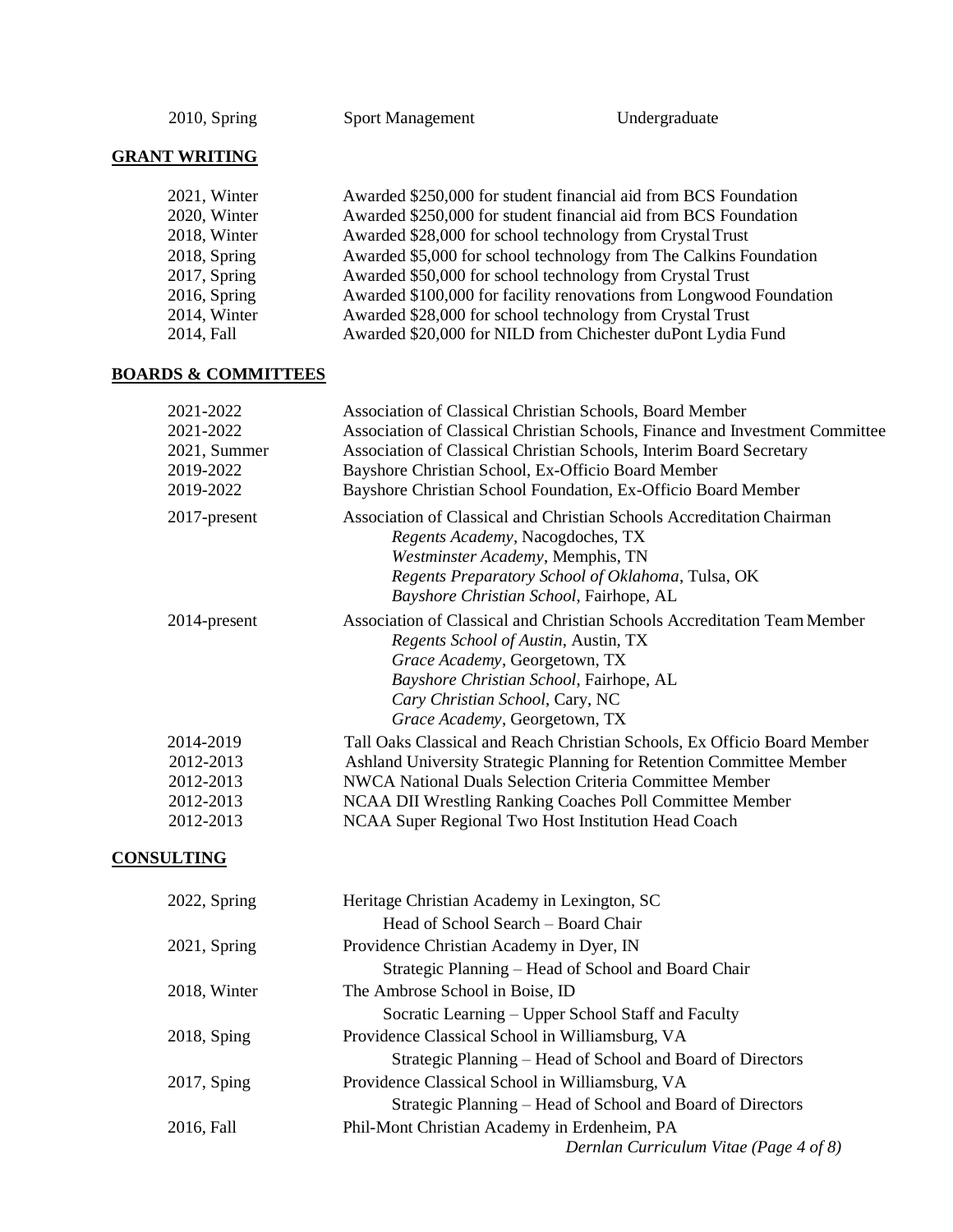|            | General Counsel – Board of Directors     |
|------------|------------------------------------------|
| 2015, Fall | Heritage Classical Academy in Hudson, OH |
|            | Strategic Planning – Board of Directors  |
| 2011. Fall | Ashland Christian School in Ashland, OH  |
|            | Strategic Planning – Board of Directors  |

# **PUBLIC PRESENTATIONS**

| 2022, March     | Classical Christian Education: A Historical Overview and Modern Benefits<br>Civic Club in Fairhope, AL                        |
|-----------------|-------------------------------------------------------------------------------------------------------------------------------|
| 2020, June      | Socratic Learning in the Upper School<br>ACCS Repairing the Ruins Conference in United States, Online                         |
| 2019, June      | Reaching the Wounded Athlete<br>Hope 4 the Wounded National Conference in Columbus, OH                                        |
| 2018, November  | Seven Marks of Intentional Christian Education<br>Classical Christian Academy in Post Falls, ID                               |
| 2017, June      | Spiritual Formation in Christian Schools: Modern vs. Classical<br>ACCS Pre-Conference Leaders Day in Pittsburgh, PA           |
|                 | Classroom Management: Behavior Modification vs. Heart Transformation<br>ACCS Repairing the Ruins Conference in Pittsburgh, PA |
|                 | A Trivium Approach to Physical Education and Sports<br>ACCS Repairing the Ruins Conference in Pittsburgh, PA                  |
| 2015, February  | The Effectiveness of Classical Christian Education<br>P.E.O. Chapter D Monthly Meeting in Greenville, DE                      |
| 2014, November  | <b>Behind the Curtain</b><br>Tall Oaks Classical School Harvest Dinner in New Castle, DE                                      |
| 2013, April     | <b>Building a Successful Team</b><br>Ashland Rotary Club in Ashland, OH                                                       |
| 2012, May       | Big Time Fundraising for Small College Programs (Discussion Panel)<br>NWCA Leadership Academy in Evansville, IL               |
| 2011, December  | <b>Best Practice for Faith Formation in Christian Schools</b><br>Doctoral Mentorship Presentations in Ashland, OH             |
| 2011, April     | The Importance of Physical Interaction Between Fathers and Sons<br>Ashland University Service Day in Ashland, OH              |
| 2010, September | The Life and Work of C.S. Lewis (Master of Ceremonies)<br>Great Men of the Christian Faith Fall Lecture Series in Ashland, OH |
| 2010, April     | Transitioning from Follower to Leader                                                                                         |
|                 |                                                                                                                               |

*Dernlan Curriculum Vitae (Page 5 of 8)*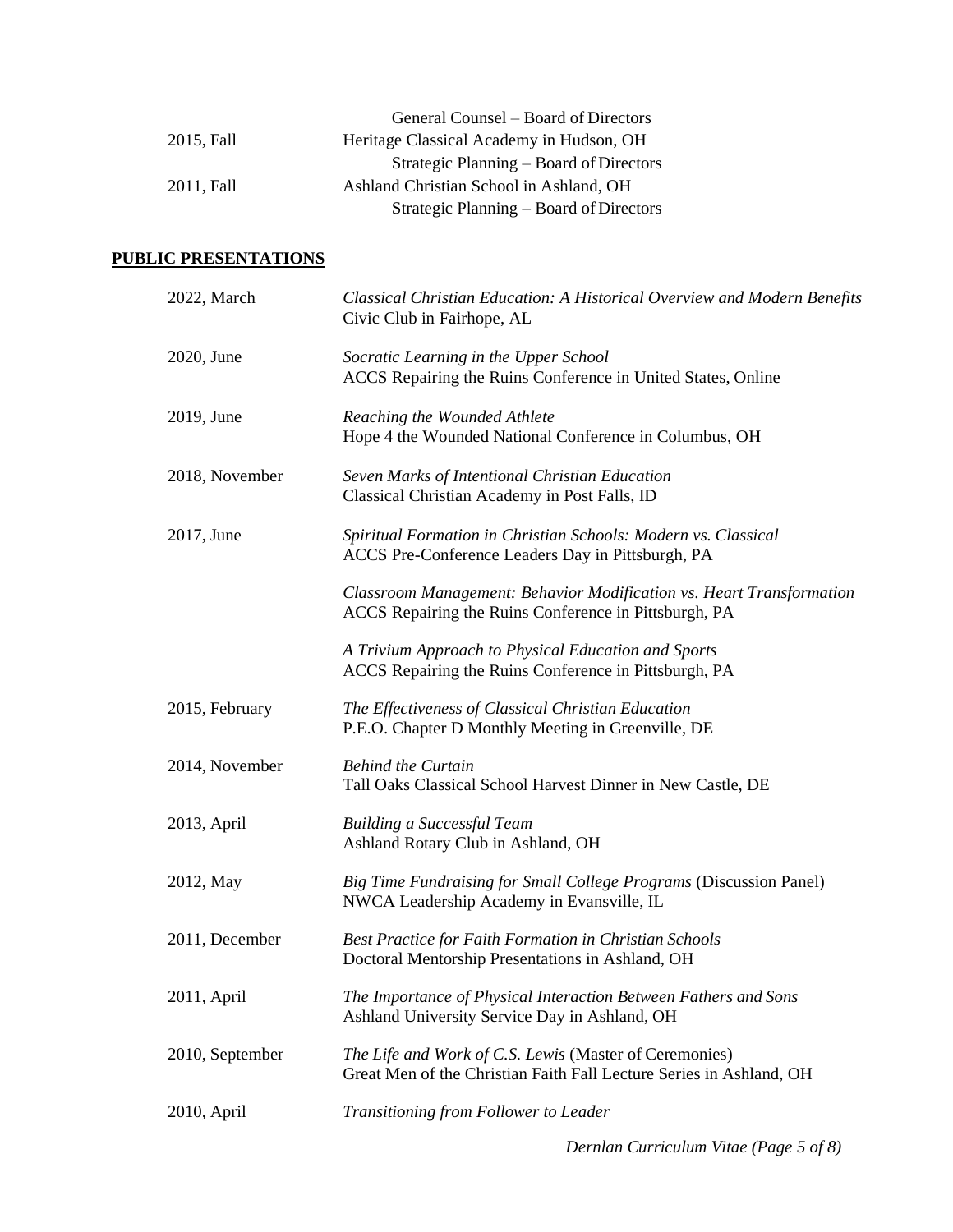Stark County Post Season Wrestling Banquet in Massillon, OH

2009, September *The Life and Teaching of John Calvin* (Master of Ceremonies) Great Men of the Christian Faith Fall Lecture Series in Ashland, OH

#### **COMMUNITY SERVICE**

| 2021, Spring    | Greeter at Eastern Shore Presbyterian Church in Fairhope, AL                   |
|-----------------|--------------------------------------------------------------------------------|
| 2019, Fall      | Served Meals at W. F. Green Veterans Home in Bay Minette, AL                   |
| 2018, Fall      | Reach Church Adult Sunday School Substitute Teacher in Bear, DE                |
| 2018, Fall      | Kirkwood Soccer U12 Girls Coach in New Castle, DE                              |
| 2018, Spring    | Reach Church Communion Sunday Prayer Team in Bear, DE                          |
| 2018, Winter    | Delaware Elite Wrestling Club Coach in Middletown, DE                          |
| 2018, Winter    | Tim Tebow's Night to Shine, Respite Room Volunteer in Bear, DE                 |
| 2017, Winter    | Deploy the Joy Elderly Assistance in Wilmington, DE                            |
| 2017, Fall      | Reach Church Communion Sunday Prayer Team in Bear, DE                          |
| 2017, Summer    | Reach Church Upper School Sunday School Teacher in Bear, DE                    |
| 2017, Spring    | Upward Soccer Coach in Newark, DE                                              |
| 2017, Spring    | Reach Kids Teaching Assistant at Reach Church in Bear, DE                      |
| 2017, Winter    | Tim Tebow's Night to Shine, Respite Room Volunteer in Bear, DE                 |
| 2016, Spring    | Upward Soccer Referee in Newark, DE                                            |
| 2015, Fall      | Nursery Volunteer at Evangelical Presbyterian Church in Newark, DE             |
| 2015, Spring    | Upward Soccer Coach in Newark, DE                                              |
| 2014, Summer    | Sunday School Teacher at Evangelical Presbyterian Church in Newark, DE         |
| $2012$ , Spring | Nursery Volunteer at Harvest Church in Medina, OH                              |
| 2012, Summer    | National Wrestling Coaches Association Leadership Academy in Edwardsville, IL  |
| 2011, Spring    | Recruited Volunteers for Make-A-Wish Foundation event setup in Ashland, OH     |
| $2011$ , Spring | Organized and Taught at "Boys will be Boys" father-son outreach in Ashland, OH |
| 2011, Fall      | Sunday School Teacher at Harvest Church in Medina, OH                          |
| 2011, Spring    | Nursery Volunteer at Harvest Church in Medina, OH                              |
| 2010, Fall      | Sunday School Teacher at Harvest Church in Medina, OH                          |
| 2010, Spring    | Founded "Wrestlers for a Better Community" to help widows in Ashland, OH       |
| 2010, Spring    | Organized Volunteers for American Heart Association event setup in Ashland, OH |
| 2009, Fall      | Organized Sponsorship of two local families for Adopt-a-Family in Ashland, OH  |
|                 | (more available upon request)                                                  |

#### **HONORS & ACHIEVEMENTS**

#### **Academic**

| 2013  | <b>Outstanding Graduate of Ashland University Doctoral Program</b> |
|-------|--------------------------------------------------------------------|
| 1998. | Academic All-Big Ten Conference Selection                          |
| 1996. | Academic All-Big Ten Conference Selection                          |
|       |                                                                    |

## **Leadership**

| 2012 | Bob Bubb NCAA DII National Coach-of-the-Year Nominee             |
|------|------------------------------------------------------------------|
| 2012 | NWCA/FCA Coaches Leadership Academy Mentor Coach                 |
| 2011 | Bob Bubb NCAA DII National Coach-of-the-Year Nominee             |
| 2011 | NCAA Division II Midwest Regional Coach-of-the-Year              |
| 1998 | Purdue University Red Mackey Award Winner                        |
| 1998 | Purdue University Wrestling Team Captain                         |
| 1997 | Purdue University Wrestling Team Captain                         |
| 1997 | Chairman of Purdue University Student-Athlete Advisory Committee |
|      |                                                                  |

*Dernlan Curriculum Vitae (Page 6 of 8)*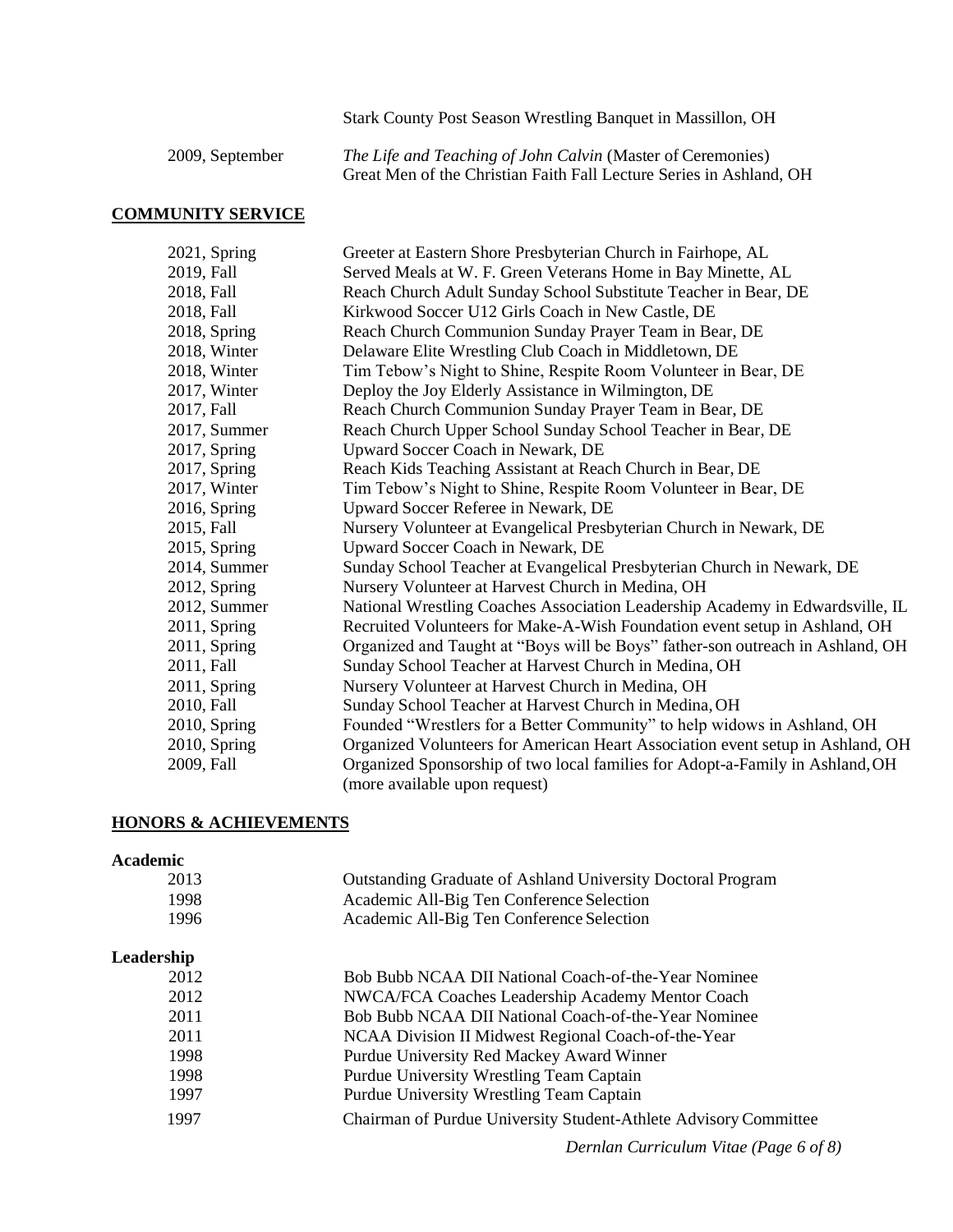#### **Coaching**

| 2022, Winter      | Coached AHSAA Boys Wrestling State Champion                         |
|-------------------|---------------------------------------------------------------------|
| 2021, Fall        | Coached AHSAA Boys Cross Country Team State Champions               |
| 2021, Winter      | Coached AHSAA Boys Wrestling State Placewinner                      |
| 2020, Fall        | Coached AHSAA Boys Cross Country Team State Runner-ups              |
| 2008-2013         | Coached Nine NCAA DII All-Americans                                 |
| 2008-2013         | Produced Twenty-six NCAA DII National Qualifiers                    |
| 2008-2013         | Mentored Twenty-one NWCA DII All-Academic Student-Athletes          |
| 2008-2013         | Ranked in the Top Ten Nationally for Team G.P.A.                    |
| 1998-2008         | Produced Forty-two NCAA DI National Qualifiers                      |
| 1998-2008         | Coached Eleven NCAA DI All-Americans                                |
| 1998-2008         | Mentored Six NCAA DI Academic All-Americans                         |
| <b>Recruiting</b> |                                                                     |
| 2012              | Head Coach of Recruiting Class Ranked 2 <sup>nd</sup> in the Nation |
| 2011              | Head Coach of Recruiting Class Ranked 3rd in the Nation             |
| 2010              | Head Coach of Recruiting Class Ranked 5th in the Nation             |
| 2009              | Head Coach of Recruiting Class Ranked 1 <sup>st</sup> in the Nation |
| 2007              | Head Assistant Coach of Recruiting Class Ranked 6th in the Nation   |
| 2006              | Assistant Coach of Recruiting Class Ranked 3rd in the Nation        |
| 2005              | Assistant Coach of Recruiting Class Ranked 3rd in the Nation        |
| <b>Athletic</b>   |                                                                     |
| 2004              | United States of America Final Olympic Trials Qualifier             |
| 2001              | FILA Pan American Championships, 5 <sup>th</sup> Place              |
| 2001              | USA Wrestling Senior National Championships, 2 <sup>nd</sup> Place  |
| 2000              | United States of America Final Olympic Trials Qualifier             |
| 1998              | NCAA Division I Wrestling Championship All-American                 |

1994 USA Wrestling Espoir National Champion 1992 FILA Junior World Championships,  $5<sup>th</sup>$  Place

1996 USA Wrestling University National Champion

# **ASSOCIATION MEMBERSHIPS**

Association of Classical Christian Schools Association of Christian Schools International Classical Christian Education Alliance Society for Classical Learning

## **RESEARCH INTEREST**

Spiritual Formation Classical Christian Education Educational Leadership Change Management Non-Profit Board Governance Virtue Ethics

## **PUBLICATIONS**

Dernlan, T. (2021). *A Guide to Understanding Classical Christian Education: 100 Common Questions*. Philadelphia, PA. Titus Books. (Self-Published)